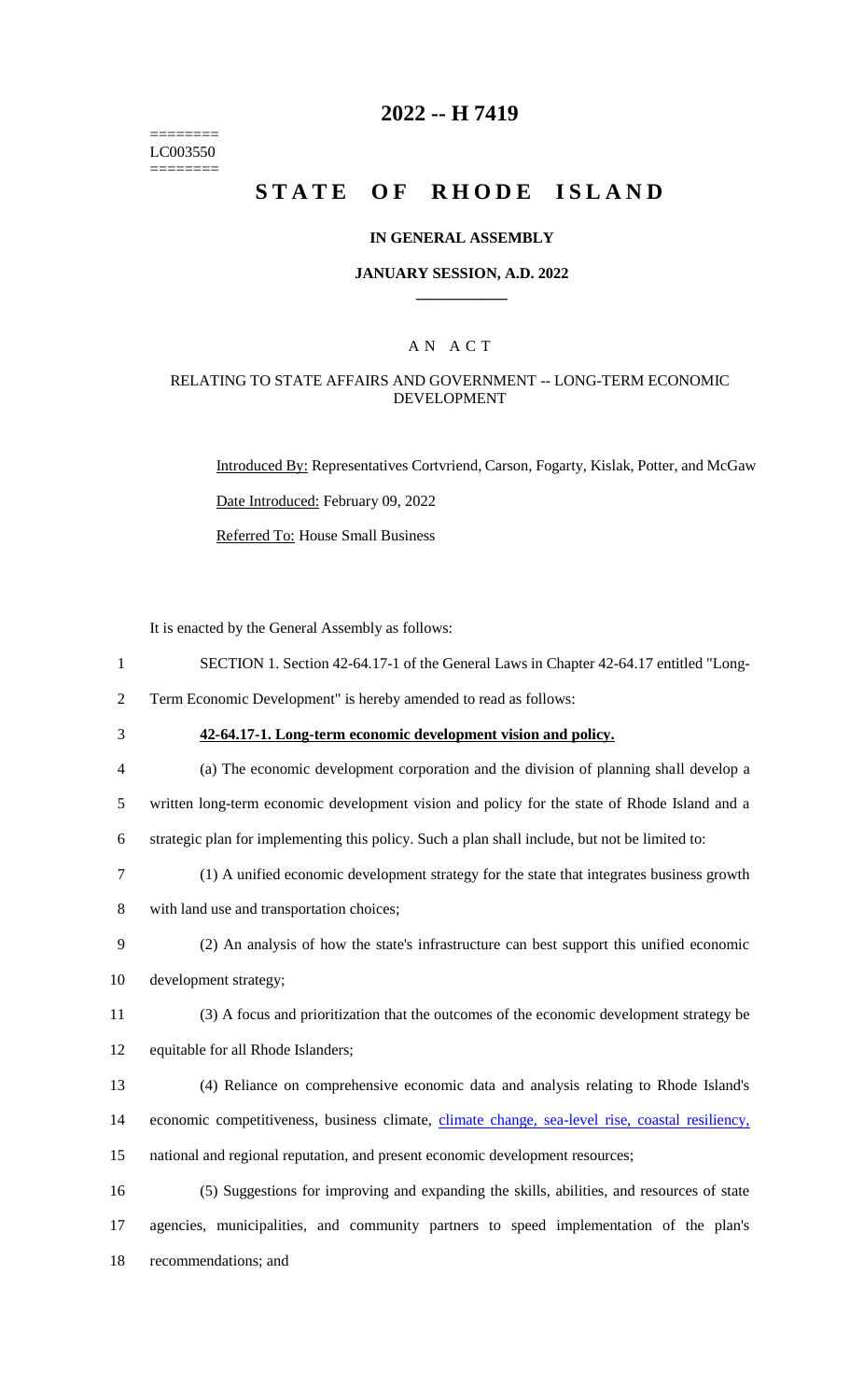| $\mathbf{1}$   | (6) The inclusion of detailed implementation plans, including stated goals, specific                          |
|----------------|---------------------------------------------------------------------------------------------------------------|
| $\overline{2}$ | performance measures and indicators.                                                                          |
| 3              | (b) On or before October 31, 2014, the economic development corporation and the division                      |
| 4              | of planning shall submit the written long-term economic development vision and policy and                     |
| 5              | implementation plan to the governor, the senate and the house of representatives.                             |
| 6              | (c) Beginning January 1, 2015, and during the first year of each new or re-elected                            |
| 7              | gubernatorial administration thereafter, the governor shall convene an economic development                   |
| 8              | planning council consisting of no fewer than seventeen $(17)$ nineteen $(19)$ members as follows:             |
| 9              | $(1)(i)$ The secretary of commerce director of the economic development corporation who                       |
| 10             | shall serve as chair, until such time that the secretary of commerce is appointed;                            |
| 11             | (ii) Upon his or her appointment, the secretary of commerce shall replace the director of                     |
| 12             | the economic development corporation as a member, and shall serve as chair;                                   |
| 13             | (2) The director of the department of administration;                                                         |
| 14             | (3) The director of the department of revenue;                                                                |
| 15             | (4) The director of the department of labor and training;                                                     |
| 16             | (5) The director of the department of transportation;                                                         |
| 17             | (6) The director of the department of business regulation;                                                    |
| 18             | (7) The commissioner of elementary and secondary education;                                                   |
| 19             | (8) The commissioner of higher education;                                                                     |
| 20             | (9) The director of the department of environmental management;                                               |
| 21             | (10) The director of the coastal resources management council;                                                |
| 22             | $\left(\frac{9}{11}\right)$ One member who shall be appointed by the speaker of the house of representatives; |
| 23             | $\frac{(10)(12)}{(10)(12)}$ One member who shall be appointed by the president of the senate; and             |
| 24             | $(13)(11)$ Seven (7) members who shall be appointed by the governor as follows: one of                        |
| 25             | whom shall be a representative from the league of cities and towns; one of whom shall be a                    |
| 26             | representative from a chamber of commerce; one of whom shall be from a nonprofit organization                 |
| 27             | representing a major industry sector in Rhode Island; one of whom shall represent a business with             |
| 28             | more than one hundred (100) employees located in Rhode Island; one of whom shall represent a                  |
| 29             | business with fewer than one hundred (100) employees located in Rhode Island; one of whom shall               |
| 30             | be from a venture capital firm with a principal place of business in Rhode Island; and one of whom            |
| 31             | shall represent a private sector labor union. Any department director appointed as a member of the            |
| 32             | council may appoint a designee from his or her respective agency to represent him/her on the                  |
| 33             | council. Members of the council shall serve for a term of one year or until an economic development           |
| 34             | policy has been approved by the governor under this section.                                                  |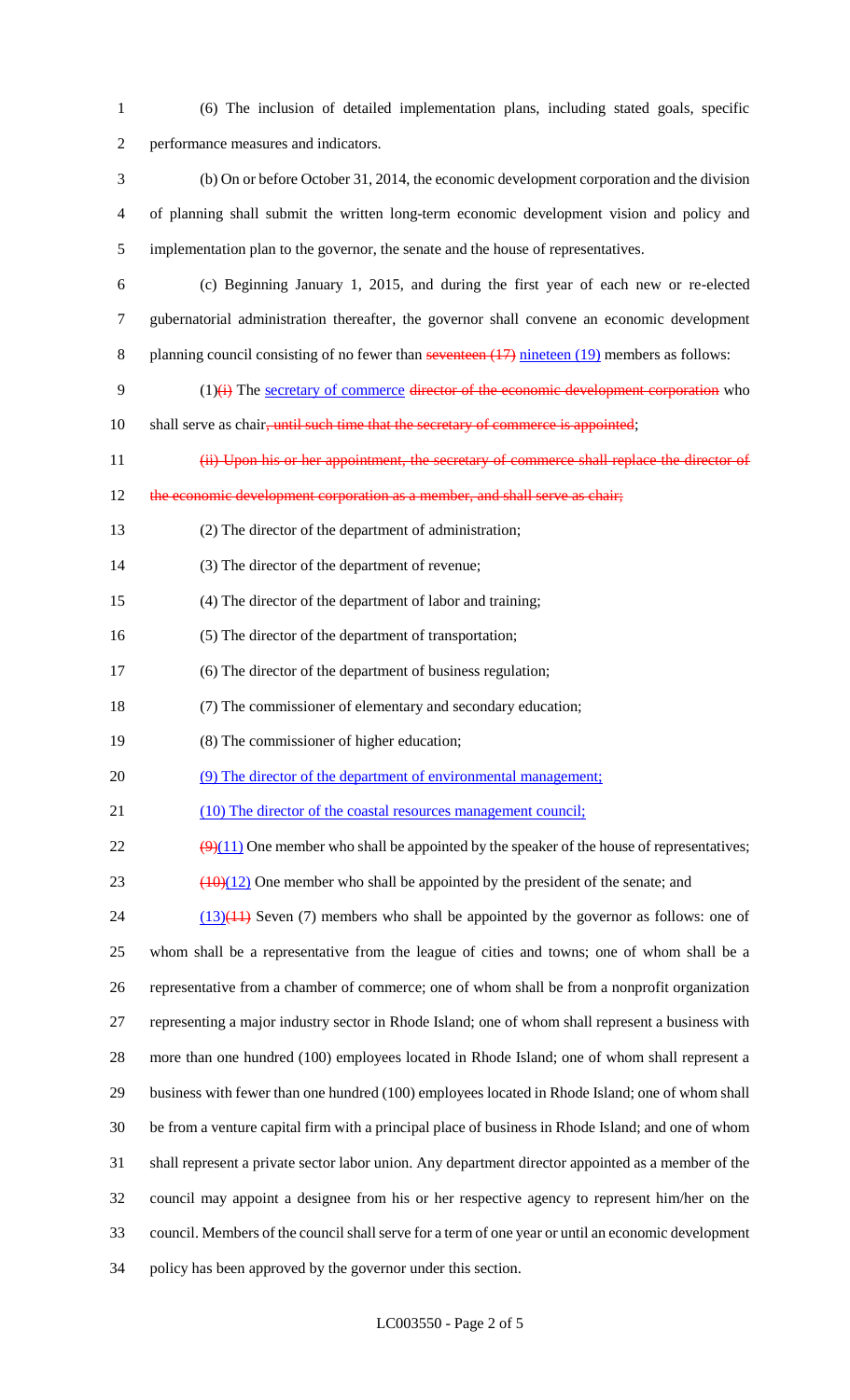(d) The economic development planning council and, upon his or her appointment, the secretary of commerce, shall develop a written long-term economic development vision and policy for the state and a strategic plan for implementing the policy. In developing the policy, the council shall review and consider the published economic development policy and implementation plan in effect at the commencement of the governor's term of office. The policy shall set long term goals and measurable benchmarks which are not limited to a particular gubernatorial administration and shall give consideration to any impacts the plan may have on businesses employing ten (10) or fewer people. The strategic plan shall include any major economic development initiatives and programs in effect at the time of the plan's creation. In developing the policy the council may hold public hearings throughout the state.

 (e) Once the policy and plan have been adopted by the council and, upon his or her appointment, the secretary of commerce, shall submit the policy and plan to the senate and house of representatives. The final approval of the policy and plan by the governor shall not be granted until the house and senate have conducted a public hearing on the policy and plan. The approved policy and plan shall be published in writing and on the official website of the state no later than December 31 of that year.

 (f) The economic development corporation shall be responsible for providing staff to support the work of the council, and the division of planning shall also provide staff support. All departments represented on the council shall cooperate with the economic development corporation and the division of planning to facilitate the purposes of this chapter.

 (g) Subject to funding, the council shall be able to hire consultants and related assistance to provide the type of analysis necessary to inform and perform their work.

 (h) All departments, offices, boards and agencies of the state shall cooperate with the economic development planning council and furnish such administrative and staff support, advice, information, documentary and otherwise, data and data analysis, and other support as may be necessary or desirable.

(i) In carrying out the responsibility under this order, the council may:

(1) Accept grant funds and in-kind contributions from governmental and private entities;

- (2) Hold public hearings;
- (3) Invite experts and other witnesses to submit testimony; and

 (4) Contract with experts and consultants as necessary to inform deliberations and recommendations.

(j) In addition to any other applicable law, rules or regulations, the economic development

planning council shall be subject to the provisions of the Open Meetings Act, title 42, chapter 46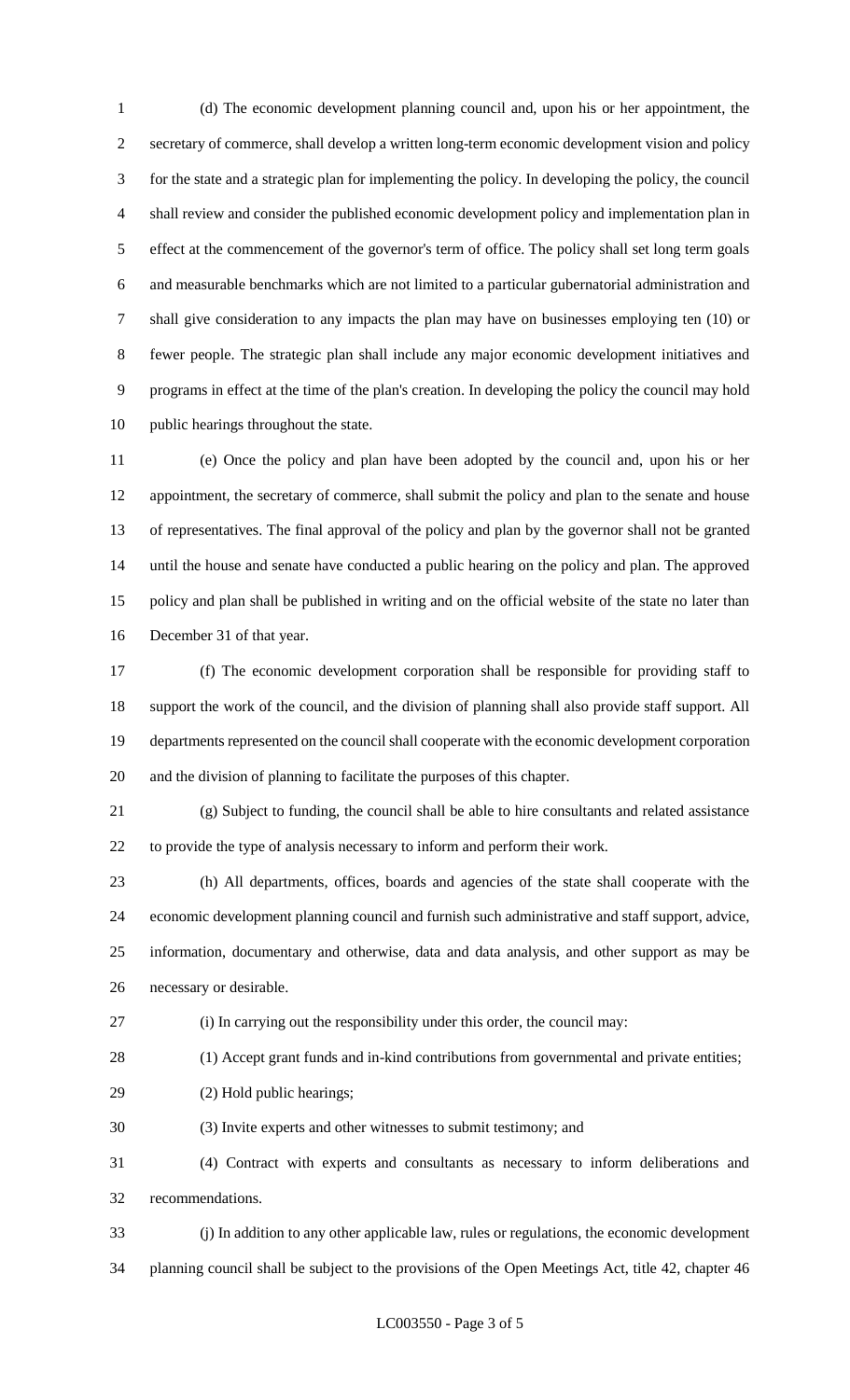- 1 of the Rhode Island general laws, and the Public Records Act, title 38, chapter 2 of the Rhode Island
- 2 general laws.
- 3 SECTION 2. This act shall take effect upon passage.

#### $=$ LC003550 ========